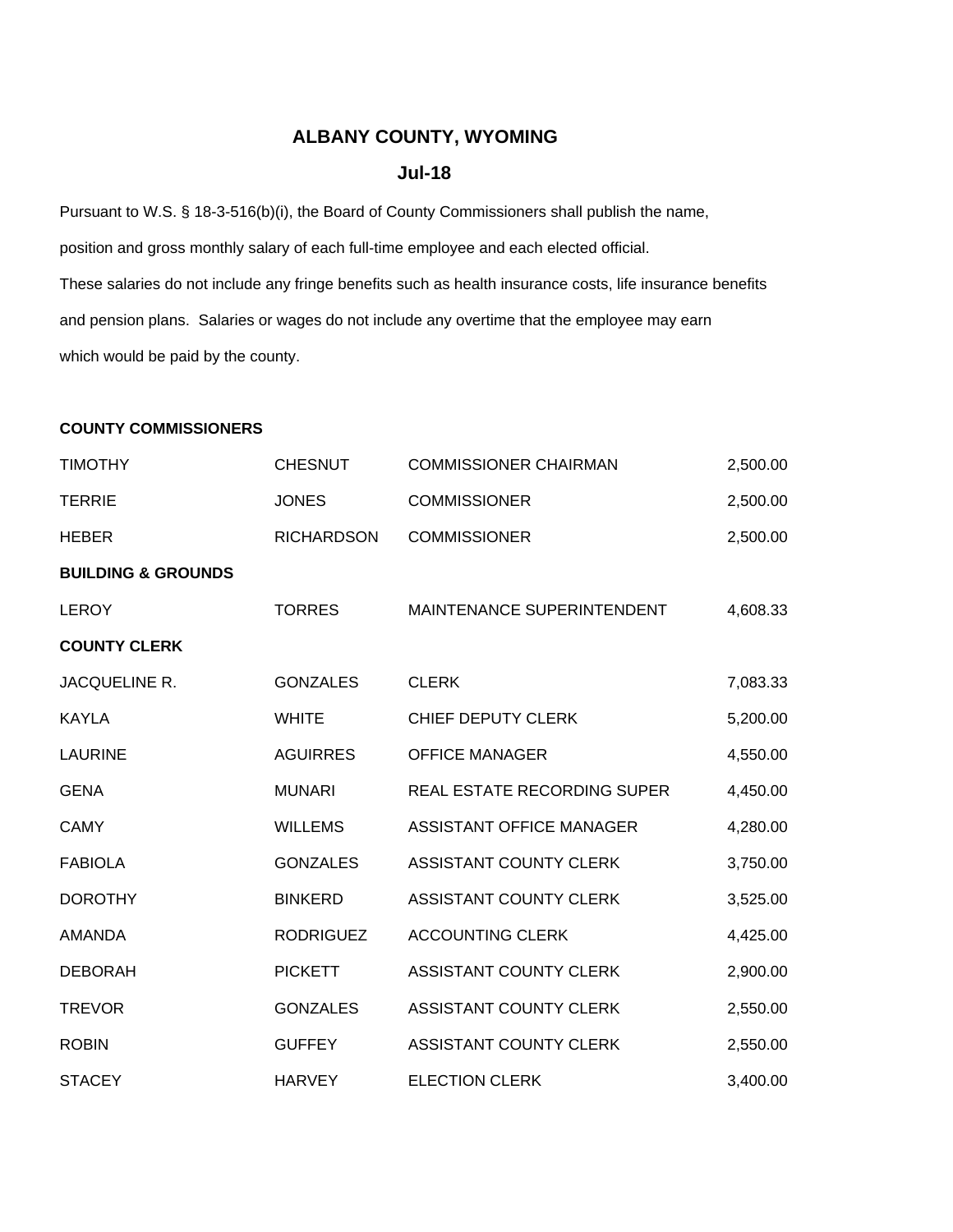| <b>BRITTANY</b>         |                  | VANDEVENTER ELECTION CLERK  | 2,750.00 |
|-------------------------|------------------|-----------------------------|----------|
| <b>GRANTS</b>           |                  |                             |          |
| TAI                     | <b>WRIGHT</b>    | <b>GRANTS</b>               | 5,000.00 |
| <b>HUMAN RESOURCES</b>  |                  |                             |          |
| <b>CHRISTINA</b>        | SNOWBERGER       | HUMAN RESOURCES COORDINATOR | 5,833.33 |
| <b>COUNTY TREASURER</b> |                  |                             |          |
| <b>LINDA</b>            | <b>SIMPSON</b>   | <b>TREASURER</b>            | 7,083.33 |
| <b>TRACY</b>            | <b>FLETCHER</b>  | CHIEF DEPUTY TREASURER      | 5,079.00 |
| <b>GAYLA</b>            | <b>BALDWIN</b>   | <b>ASSISTANT TREASURER</b>  | 2,900.00 |
| <b>JANET</b>            | <b>BROOK</b>     | <b>ASSISTANT TREASURER</b>  | 3,380.00 |
| <b>SUNNY</b>            | <b>MADDEN</b>    | <b>ASSISTANT TREASURER</b>  | 2,500.00 |
| <b>VICTORIA</b>         | <b>JACOBSON</b>  | <b>ASSISTANT TREASURER</b>  | 2,500.00 |
| <b>COUNTY ASSESSOR</b>  |                  |                             |          |
| <b>GRANT C.</b>         | <b>SHOWACRE</b>  | <b>ASSESSOR</b>             | 7,083.33 |
| <b>CHELSIE</b>          | <b>MATHEWS</b>   | <b>DEPUTY ASSESSOR</b>      | 4,983.00 |
| <b>KAREN</b>            | <b>BOWMAN</b>    | <b>GIS SPECIALIST</b>       | 3,780.25 |
| <b>BRANDACE</b>         | <b>PROULX</b>    | PROPERTY SPECIALIST         | 3,025.00 |
| <b>CHRISTINA</b>        | <b>MATHEWS</b>   | SENIOR FIELD APPRAISER      | 3,450.00 |
| <b>HALLIE</b>           | <b>GARCIA</b>    | <b>FIELD APPRAISER</b>      | 2,875.00 |
| <b>ANGELA</b>           | <b>CURTIS</b>    | PROPERTY SPECIALIST         | 2,600.00 |
| <b>COUNTY SHERIFF</b>   |                  |                             |          |
| DAVID S.                | <b>O'MALLEY</b>  | <b>SHERIFF</b>              | 7,083.33 |
| <b>JOSHUA</b>           | <b>DEBREE</b>    | <b>UNDERSHERIFF</b>         | 6,559.07 |
| <b>BEESTON</b>          | <b>JOHN</b>      | PATROL LIEUTENANT           | 5,847.13 |
| <b>MEYER</b>            | <b>WILLIAM</b>   | DETECTIVE SERGEANT          | 5,123.03 |
| <b>HANDLEY</b>          | <b>CHRISTIAN</b> | PATROL SERGEANT             | 5,073.03 |
| <b>MCKINNEY</b>         | <b>JEFFREY</b>   | PATROL CORPORAL             | 4,394.53 |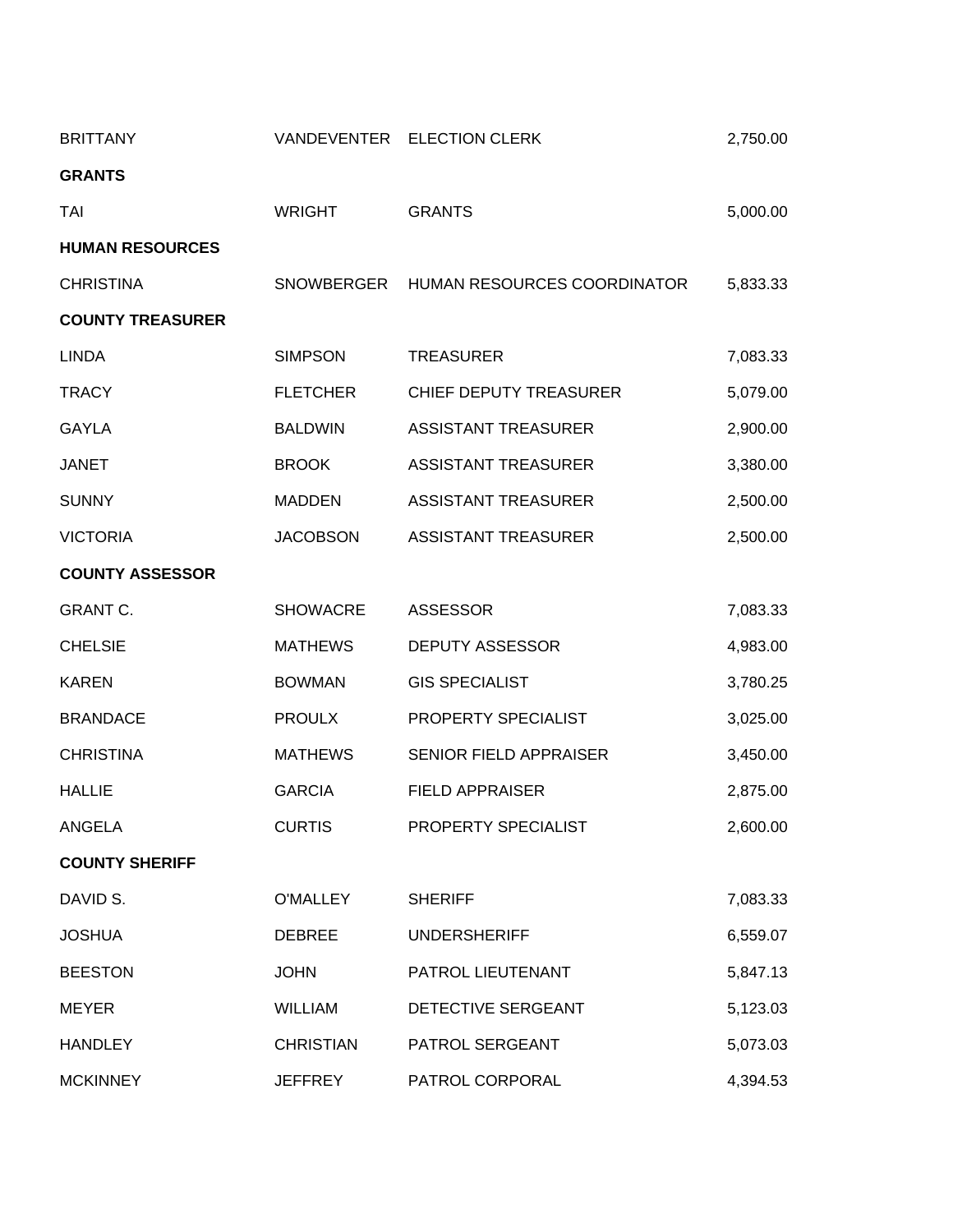| <b>HUSTON</b>                  | <b>JEREMY</b>      | PATROL CORPORAL          | 4,369.53 |
|--------------------------------|--------------------|--------------------------|----------|
| <b>CURTIS</b>                  | <b>BRENDON</b>     | PATROL CORPORAL          | 4,369.53 |
| <b>COLLING</b>                 | <b>DEREK</b>       | PATROL CORPORAL          | 4,369.53 |
| <b>YATES</b>                   | <b>WILLIAM</b>     | PATROL DEPUTY            | 3,944.64 |
| <b>LUNDAHL</b>                 | <b>KEVIN</b>       | PATROL DEPUTY            | 3,969.64 |
| <b>SCHLAGER</b>                | <b>TODD</b>        | PATROL DEPUTY            | 3,994.64 |
| <b>MORROW</b>                  | <b>GUY</b>         | PATROL DEPUTY            | 3,969.64 |
| <b>GALLEGOS</b>                | <b>AARON</b>       | PATROL DEPUTY            | 3,969.64 |
| <b>DONNELL</b>                 | <b>JEFFREY</b>     | PATROL DEPUTY            | 3,969.64 |
| <b>ROSIER</b>                  | EDWARD ACE II      | PATROL DEPUTY            | 3,969.64 |
| CARROLL                        | <b>CHRISTOPHER</b> | PATROL DEPUTY            | 3,944.64 |
| <b>MCGLOCKLIN</b>              | <b>NICHOLAS</b>    | PATROL DEPUTY            | 3,944.64 |
| <b>PEYTON</b>                  | JAY                | PATROL DEPUTY            | 3,944.64 |
| <b>VACANT</b>                  |                    | PATROL DEPUTY            | 3,944.64 |
| <b>PETERSEN</b>                | <b>JACQUELINE</b>  | ADMINISTRATIVE ASSISTANT | 3,558.33 |
| <b>MCGLOCKLIN</b>              | <b>ANDREA</b>      | ADMINISTRATIVE ASSISTANT | 3,296.55 |
| <b>PETERSON</b>                | <b>ROBERT</b>      | <b>CIVIL PROCESSOR</b>   | 2,105.00 |
| <b>COUNTY DETENTION CENTER</b> |                    |                          |          |
| <b>BENJAMIN</b>                | <b>FRITZEN</b>     | DETENTION LIEUTENANT     | 5,822.13 |
| <b>NICOLE</b>                  | TRAMPE             | DETENTION SERGEANT       | 5,098.03 |
| <b>VIGIL</b>                   | <b>ERIC</b>        | DETENTION CORPORAL       | 4,419.53 |
| <b>NIELSON</b>                 | <b>ROBERT</b>      | DETENTION CORPORAL       | 4,369.53 |
| <b>PULS</b>                    | <b>RICKY</b>       | DETENTION CORPORAL       | 4,369.53 |
| <b>OLAVESON</b>                | <b>DARAN</b>       | DETENTION CORPORAL       | 4,344.53 |
| <b>PERUE</b>                   | <b>MICHELLE</b>    | DETENTION DEPUTY         | 4,210.26 |
| <b>TAYLOR</b>                  | <b>TIMOTHY</b>     | DETENTION DEPUTY         | 4,185.26 |
| <b>PARKER</b>                  | <b>DUSTY</b>       | DETENTION DEPUTY         | 3,969.64 |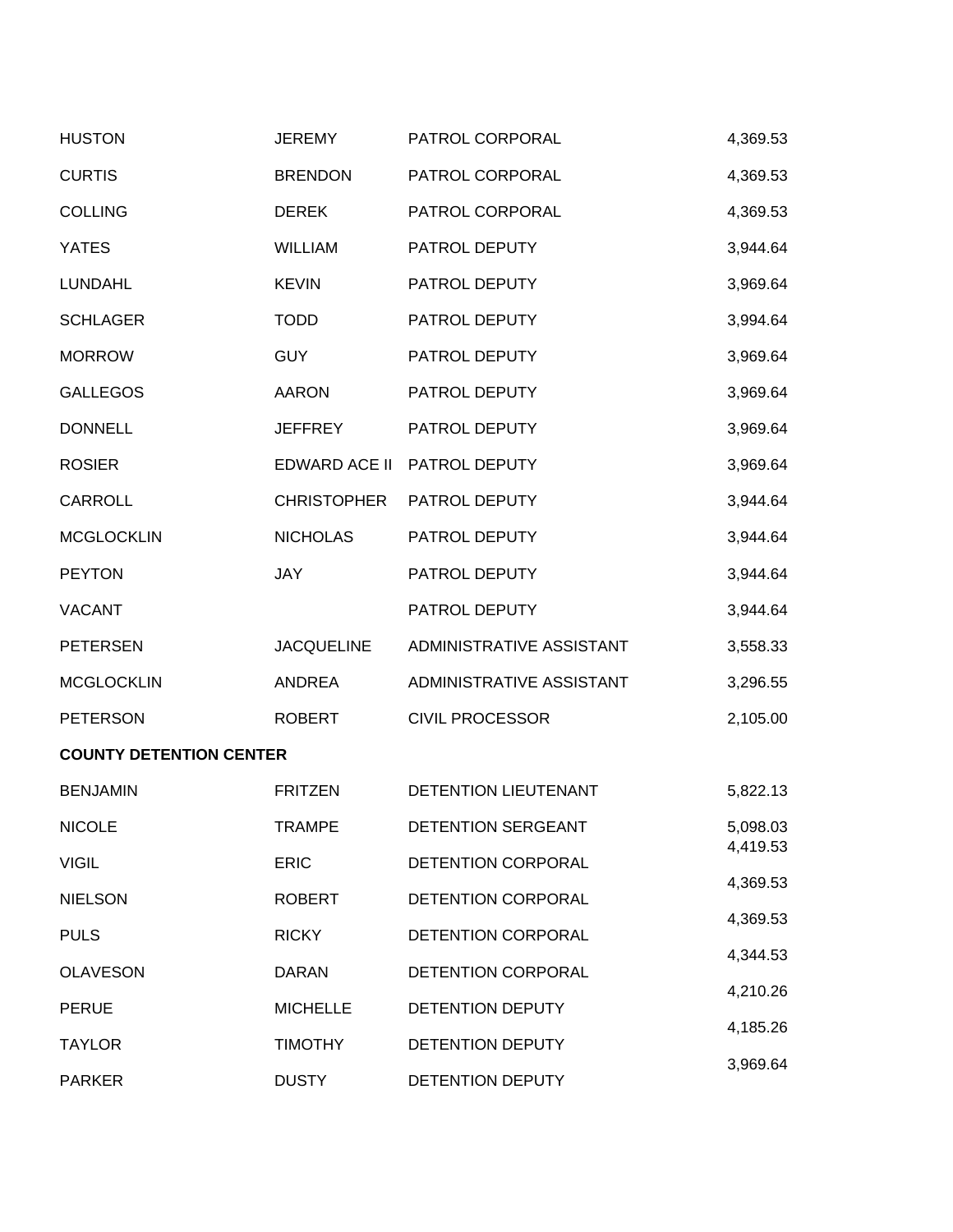|                        |                  |                              | 3,944.64 |
|------------------------|------------------|------------------------------|----------|
| <b>DEAN</b>            | <b>ADAM</b>      | DETENTION DEPUTY             | 3,944.64 |
| <b>SMITH</b>           | <b>DANE</b>      | DETENTION DEPUTY             |          |
| <b>GLADNEY</b>         | <b>ZEBULON</b>   | DETENTION DEPUTY             | 3,944.64 |
| <b>SEIDL</b>           | <b>DREW</b>      | DETENTION DEPUTY             | 3,944.64 |
| <b>CARTER</b>          | <b>JASON</b>     | <b>DETENTION DEPUTY</b>      | 3,944.64 |
| <b>SHENEFELT</b>       | <b>JESSE</b>     | <b>DETENTION DEPUTY</b>      | 3,772.97 |
| <b>SMITH</b>           | <b>KODY</b>      | DETENTION DEPUTY             | 3,772.97 |
| <b>KREIN</b>           | <b>JUSTIN</b>    | DETENTION DEPUTY             | 3,772.97 |
| <b>KIGER</b>           | <b>STEPHANIE</b> | DETENTION DEPUTY             | 3,772.97 |
| <b>FERGUSON</b>        | <b>MATTHEW</b>   | DETENTION DEPUTY             | 3,772.97 |
| <b>SHEETS</b>          | <b>ADAM</b>      | DETENTION DEPUTY             | 3,637.50 |
| <b>VACANT</b>          |                  | DETENTION DEPUTY             | 3,637.50 |
| <b>EUGENE</b>          | <b>OLSON</b>     | <b>DETENTION MAINTENANCE</b> | 3,450.00 |
| <b>MICHELLE</b>        | <b>BLAIR</b>     | <b>COOK</b>                  | 2,249.69 |
| <b>MICHELLE</b>        | <b>STEVENSON</b> | <b>COOK</b>                  | 2,599.95 |
| <b>PHLYLLIS</b>        | <b>DUNBAR</b>    | <b>COOK</b>                  | 2,249.69 |
| <b>MARY JO</b>         | <b>SMITH</b>     | <b>COOK</b>                  | 2,249.69 |
| <b>COUNTY ATTORNEY</b> |                  |                              |          |
| <b>PEGGY</b>           | <b>TRENT</b>     | <b>ATTORNEY</b>              | 7,916.66 |
| <b>EDWARD</b>          | <b>BRITZIUS</b>  | <b>DEPUTY ATTORNEY</b>       | 7,715.00 |
| <b>ADRIA</b>           | <b>SCHIEL</b>    | <b>DEPUTY ATTORNEY</b>       | 5,883.33 |
| <b>CODY</b>            | <b>JERABEK</b>   | <b>DEPUTY ATTORNEY</b>       | 5,750.00 |
| <b>CHERYL</b>          | <b>BROME</b>     | <b>DEPUTY ATTORNEY</b>       | 5,000.00 |
| <b>MELISSA</b>         | <b>IRVINE</b>    | <b>LEGAL ASSISTANT</b>       | 4,608.33 |
| <b>LISA</b>            | <b>RIGGS</b>     | <b>LEGAL ASSISTANT</b>       | 4,583.33 |
| <b>SAUNDRA</b>         | <b>CHAVEZ</b>    | <b>LEGAL ASSISTANT</b>       | 3,806.67 |
|                        |                  |                              |          |

**CRIME VICTIM WITNESS**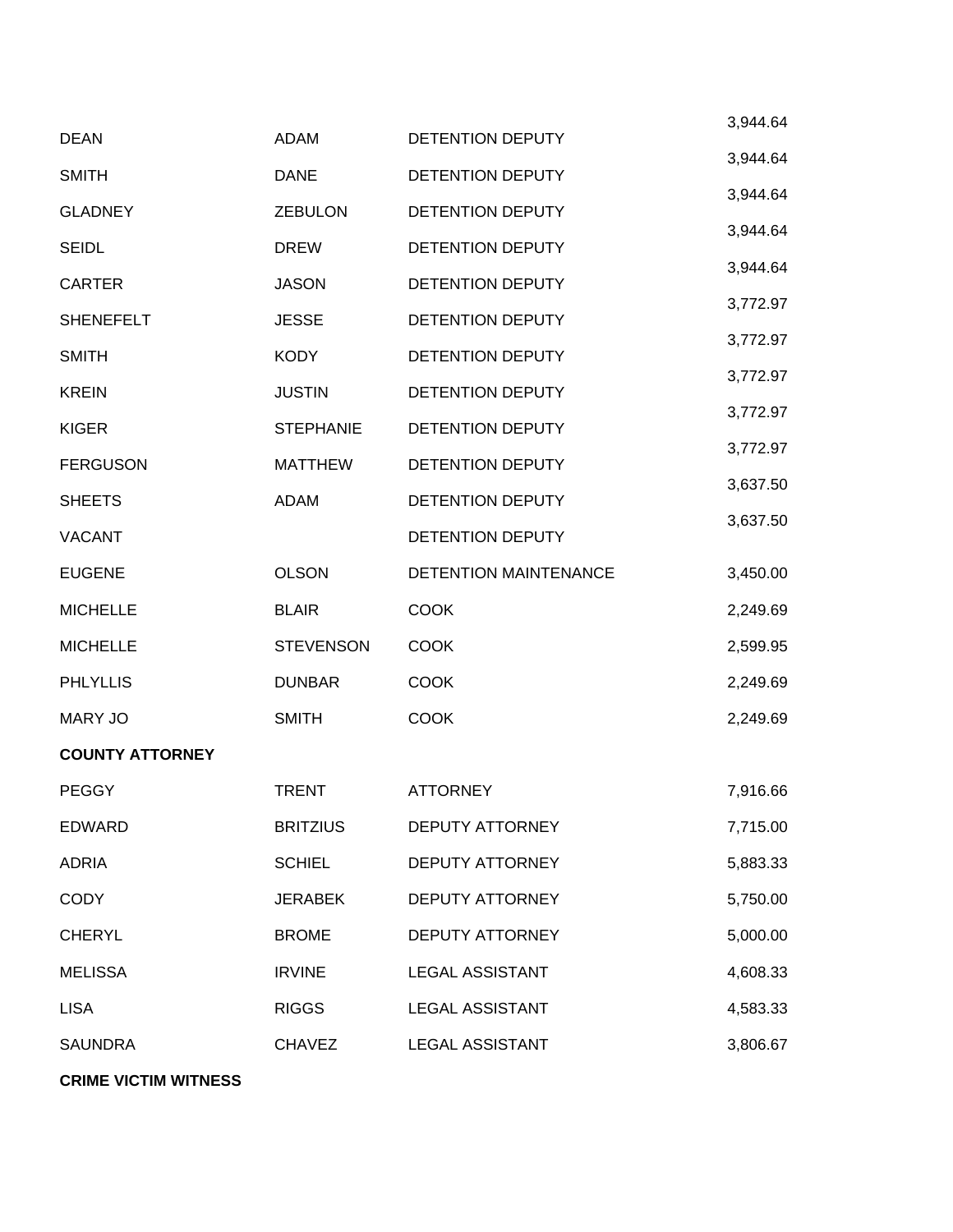| <b>MARIA</b>                              | <b>CONSUELOS</b> | <b>VICTIM WITNESS COORDINATOR</b> | 4,583.33 |
|-------------------------------------------|------------------|-----------------------------------|----------|
| <b>KAROLYN</b>                            | <b>HACKBARTH</b> | <b>VICTIM WITNESS COORDINATOR</b> | 3,750.00 |
| <b>LAURA</b>                              | <b>CUNDY</b>     | <b>VICTIM WITNESS COORDINATOR</b> | 3,250.00 |
| <b>GIS</b>                                |                  |                                   |          |
| <b>ALAN</b>                               | <b>FRANK</b>     | <b>GIS DIRECTOR</b>               | 7,083.33 |
| <b>COUNTY PLANNER</b>                     |                  |                                   |          |
| <b>DAVID</b>                              | <b>GERTSCH</b>   | <b>PLANNING DIRECTOR</b>          | 7,083.33 |
| <b>COUNTY CORONER</b>                     |                  |                                   |          |
| <b>JENNIFER</b>                           | <b>GRAHAM</b>    | <b>CORONER</b>                    | 2,916.66 |
| <b>YANCEY</b>                             | <b>BROWN</b>     | <b>DEPUTY CORONER</b>             | 1,103.23 |
| <b>COOPERATIVE EXTENSION</b>              |                  |                                   |          |
| <b>LINDA SUE</b>                          | <b>GOLDING</b>   | ADMINISTRATIVE ASSISTANT          | 2,902.06 |
| <b>COUNTY CLERK OF DISTRICT COURT</b>     |                  |                                   |          |
| <b>JANICE</b>                             | <b>SEXTON</b>    | CLERK OF DISTRICT COURT           | 7,083.33 |
| <b>STACY</b>                              | LAM              | CHIEF DEPUTY                      | 5,266.67 |
| <b>CATHERINE</b>                          | <b>ROYBAL</b>    | <b>DEPUTY</b>                     | 5,100.00 |
| <b>MICHELLE</b>                           | <b>TRABING</b>   | <b>DEPUTY</b>                     | 3,873.36 |
| <b>DWAIN</b>                              | <b>STREETER</b>  | <b>DEPUTY</b>                     | 3,627.64 |
| <b>DARCI</b>                              | <b>BOYD</b>      | <b>DEPUTY</b>                     | 3,166.67 |
| <b>COURT SUPERVISED TREATMENT PROGRAM</b> |                  |                                   |          |
| AMY                                       | TERRELL          | <b>COURT SUPERVISED TREATMENT</b> | 5,833.33 |
| <b>COUNTY ROAD &amp; BRIDGE</b>           |                  |                                   |          |
| <b>JAMES ROBERT</b>                       | <b>FISHER</b>    | <b>SUPERINTENDENT</b>             | 6,250.00 |
| <b>JOHN A.</b>                            | <b>LEAZENBY</b>  | <b>EQUIPMENT OPERATOR</b>         | 4,322.01 |
| <b>DAVID</b>                              | <b>DUNBAR</b>    | <b>EQUIPMENT OPERATOR</b>         | 4,294.90 |
| <b>RANDY</b>                              | <b>DERR</b>      | <b>EQUIPMENT OPERATOR</b>         | 4,133.36 |
| <b>RAMON</b>                              | SANDOVAL         | <b>EQUIPMENT OPERATOR</b>         | 3,693.12 |
| <b>ROCKY</b>                              | <b>BREWER</b>    | <b>EQUIPMENT OPERATOR</b>         | 3,596.91 |
| <b>EUGENE</b>                             | <b>BUDNICK</b>   | <b>EQUIPMENT OPERATOR</b>         | 3,646.70 |